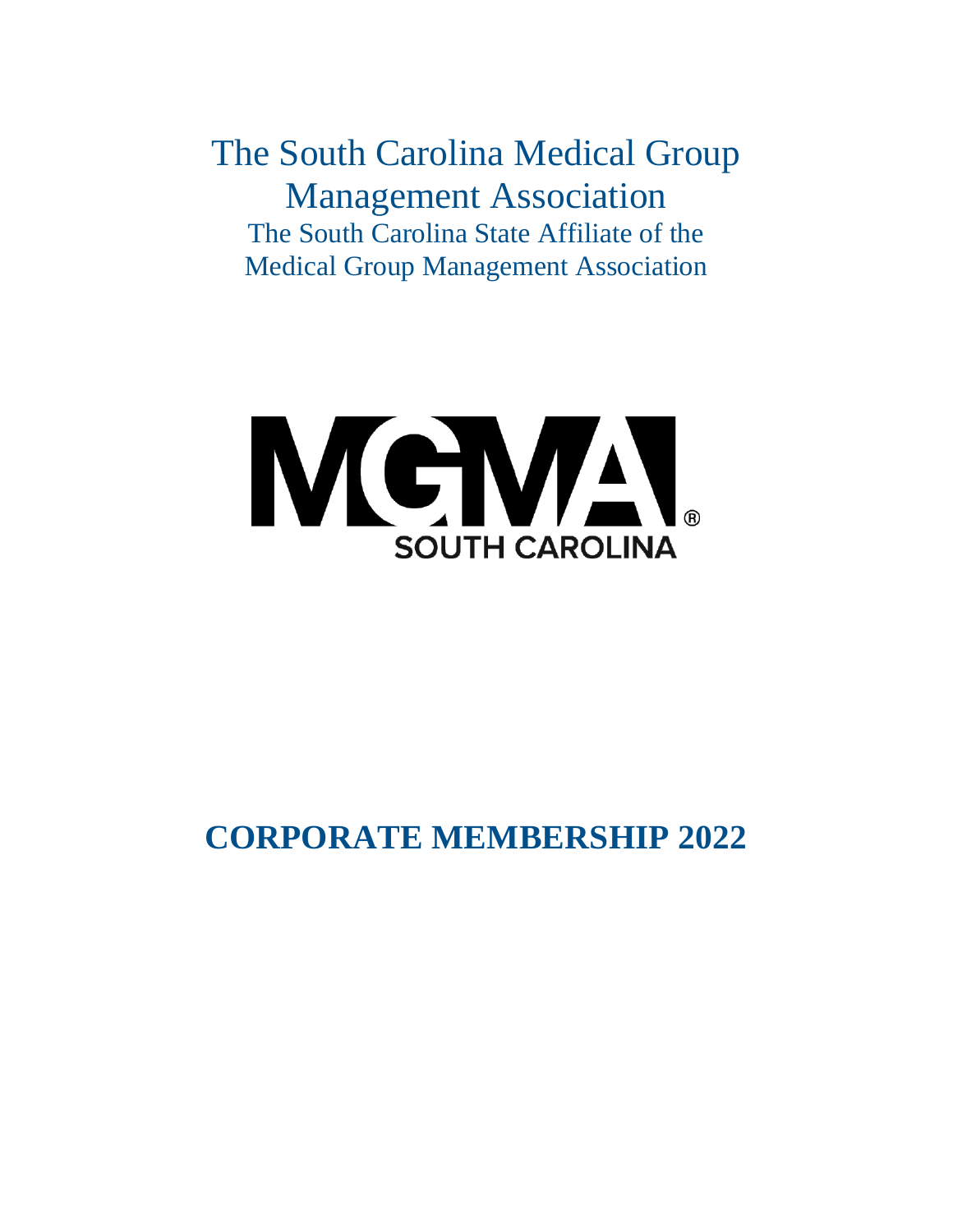## **CORPORATE MEMBERSHIP PROGRAM**

The South Carolina Medical Group Management Association (SCMGMA) is offering a membership package for 2022 that includes your annual exhibit space, ability to join one or more of its local chapters, and the opportunity to have exclusive sponsorship of an item or event. The enclosed grid displays the benefits of each level of sponsorship.

## **SCMGMA MISSION STATEMENT**

To provide successful communication in healthcare through management and academics.

# **SCMGMA OBJECTIVES**

The objectives of the South Carolina Medical Group Management Association (SCMGMA) are:

- to enhance the quality of medical care in South Carolina through the professional administration of healthcare practices;
- to encourage the effective and efficient management of healthcare delivery systems through professional development and the exchange of ideas within its membership; and to
- promote excellence in healthcare management by its commitment to training, continuing education, and the recognition of achievement and leadership of healthcare managers.

# **NATIONAL AND STATE AFFILIATIONS**

SCMGMA is affiliated with the Medical Group Management Association (MGMA), the nation's largest organization representing the interests of professional managers. Through this affiliation, members receive information on legislation, human resources, value metrics, practice financial planning, and other issues affecting practice management. Members obtain certification via the American College of Medical Practice Executives (ACMPE) through an intensive educational process utilizing is valuable resources offered through the *Body of Knowledge*. All SCMGMA programs are eligible for CE credit approval through the American College of Medical Practice Executives**.** 

SCMGMA is also affiliated with the South Carolina Medical Association, the premier association for the physicians practicing in the state of South Carolina. The SCMGMA and the SCMA work collaboratively through the sharing of educational and networking opportunities throughout the state. The SCMA President speaks in a general session at the SCMGMA Annual Conference and is invited to participate on the healthcare panel. The SCMA provides meeting space for SCMGMA board meetings and educational programs as required. SCMGMA provides a display in the exhibit hall at the SCMA Annual Meeting and arranges for an educational opportunity for the physicians and their staff.

## **SPONSORSHIP LEVELS AND BENEFITS**

#### **Platinum Exclusive Sponsor Package \$10,000.00**

Receives exclusive sponsorship of the Medical Practice Executive of the Year Award. The platinum member is provided courtesy attendance at all local chapter meetings. A representative of the platinum sponsor may be asked to introduce keynote speakers during the annual conference. See grid for additional sponsor benefits. Will receive free exhibit space at the annual conference in exclusive, designated location.

#### **Gold Exclusive Sponsor Package – Option 1. \$6,000 plus \$150 for each additional chapter membership**

May receive exclusive sponsorship of the annual conference tote bags with their logo provided. May sponsor other items/events in lieu of tote bags if desired. Given to first gold member who requests this option. Will receive free exhibit space at the annual conference in exclusive, designated area.

**Gold Sponsor Package – Option 2. \$5,000 plus \$150 for each additional chapter membership**

See grid for additional sponsor benefits. Will receive free exhibit space in exclusive, designated location.

**Silver Exclusive Sponsor Package – Option 1. \$4000 plus \$150 for each additional chapter membership** May receive exclusive sponsorship of the conference name badge holders with logo provided. May sponsor other items/events in lieu of name badge holder if preferred. Given to first silver sponsor who requests this option. See grid for additional sponsor benefits. Will receive free exhibit space in exclusive, designated location.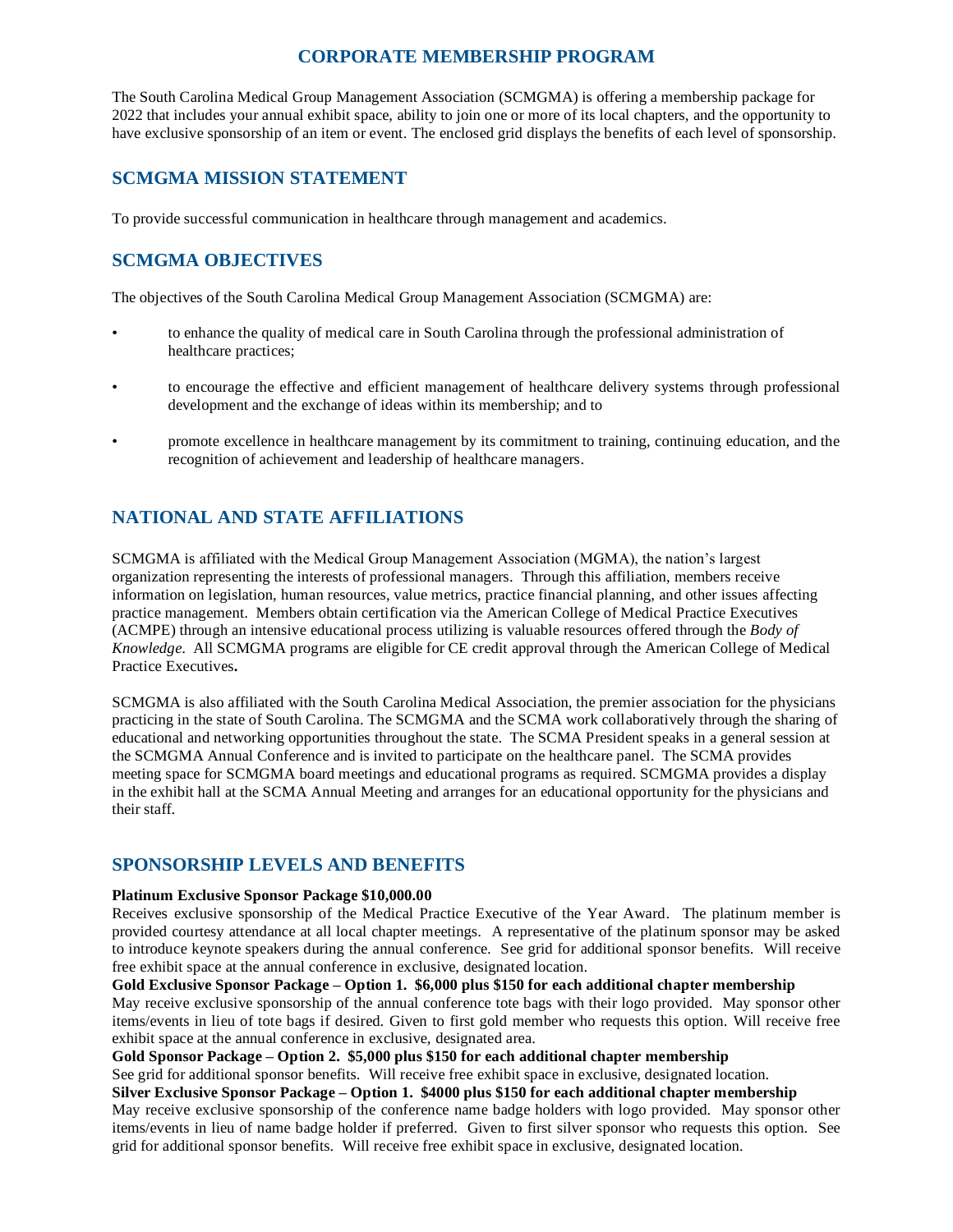**Silver Sponsor Package – Option 2. \$3500 plus \$150 for each additional chapter membership** See grid for additional sponsor benefits. Will receive free, exhibit space in exclusive, designated location. **Bronze Sponsor Package - \$2,000.00 plus \$150 for each additional chapter membership.** See grid for additional sponsor benefits. Will receive free exhibit space.

# **CORPORATE SPONSOR BENEFITS**

View the grid below for all sponsor benefits.

| <b>SPONSOR BENEFIT</b>                                                                                                                                            | <b>PLATINUM</b> | <b>GOLD</b>    | <b>SILVER</b> | <b>BRONZE</b> |
|-------------------------------------------------------------------------------------------------------------------------------------------------------------------|-----------------|----------------|---------------|---------------|
| May add chapter memberships to sponsorship at \$150 each                                                                                                          | Yes             | Yes            | Yes           | Yes           |
| <b>State Board Contact List</b>                                                                                                                                   | Yes             | Yes            | Yes           | Yes           |
| Annual Conference Exhibit Space                                                                                                                                   | Yes             | Yes            | Yes           | Yes           |
| Introduce Keynote Speaker at Annual Conference.                                                                                                                   | Yes             |                |               |               |
| Introduce Breakout Speaker at Annual Conference                                                                                                                   | Yes             | Yes            |               |               |
| Introduction via the SCMGMA Facebook & Linkedin Sites                                                                                                             | Yes             | Yes            | Yes           | Yes           |
| Use of SCMGMA Logo on your conference material using<br>established MGMA guidelines. (SC MGMA reserves the<br>right to review all documents prior to publication) | Yes             | Yes            | Yes           | Yes           |
| Number of staff included in exhibit space                                                                                                                         |                 |                |               |               |
| (Additional fees apply for those above allotted number)                                                                                                           | $\mathfrak{2}$  | $\overline{c}$ | 2             | 2             |
| Sponsorship ribbon designated on name badge                                                                                                                       | Yes             | Yes            | Yes           | Yes           |
| Corporate Company Logo and product description under<br>Corporate Member tab at www.scmgma.com                                                                    | Yes             | Yes            | Yes           | Yes           |
|                                                                                                                                                                   |                 |                |               |               |
| Attendee lists pre and post conference<br>Sponsor web site for one-month intervals at \$300 per month                                                             | Yes             | Yes            | Yes           | Yes           |
| to include advertisement, logo, video etc. content subject to                                                                                                     | Yes             |                |               |               |
| approval<br>Complete SCMGMA membership lists twice a year in                                                                                                      |                 | Yes            | Yes           | Yes           |
| Excel format                                                                                                                                                      | Yes             |                |               |               |
| Membership list of local chapters you have joined                                                                                                                 | Yes             | Yes            | Yes           | Yes           |
| Quarterly email of Sponsor Ads to membership                                                                                                                      | Yes             | Yes            |               |               |
| Courtesy e-blasts to membership of educational<br>opportunities                                                                                                   | Yes             | Yes            | Yes           | Yes           |
| Provide speaker at Fall Forum. Please provide an abstract<br>of your presentation to the SCMGMA Governor for<br>approval.                                         | Yes             | Yes            | Yes           | Yes           |
| Sponsor local chapter meetings. Contact Chapter President<br>for details.                                                                                         | Yes             | Yes            | Yes           | Yes           |
| Provide webinars to SCMGMA members                                                                                                                                | Yes             | Yes            | Yes           | Yes           |
| Participate on Select Committees (subject to chapter<br>executive committee approval and bylaw compliance).                                                       | Yes             | Yes            | Yes           | Yes           |
| Courtesy attendance at all chapter meetings. Please RSVP.                                                                                                         | Yes             |                |               |               |
| Recruit members and introduce potential members at local<br>chapter meetings as non-member guests (Appropriate guest                                              |                 |                |               |               |
| fees and RSVP may apply)                                                                                                                                          | Yes             | Yes            | Yes           | Yes           |
| Participate in Chapter Affiliate Fairs or other chapter events                                                                                                    | Yes             | Yes            | Yes           | Yes           |
| Contact information included in chapter directories if<br>applicable                                                                                              | Yes             | Yes            | Yes           | Yes           |
| Individual profile page with login information on website at<br>www.sc-mgma.org - Please keep this updated!                                                       | Yes             | Yes            | Yes           | Yes           |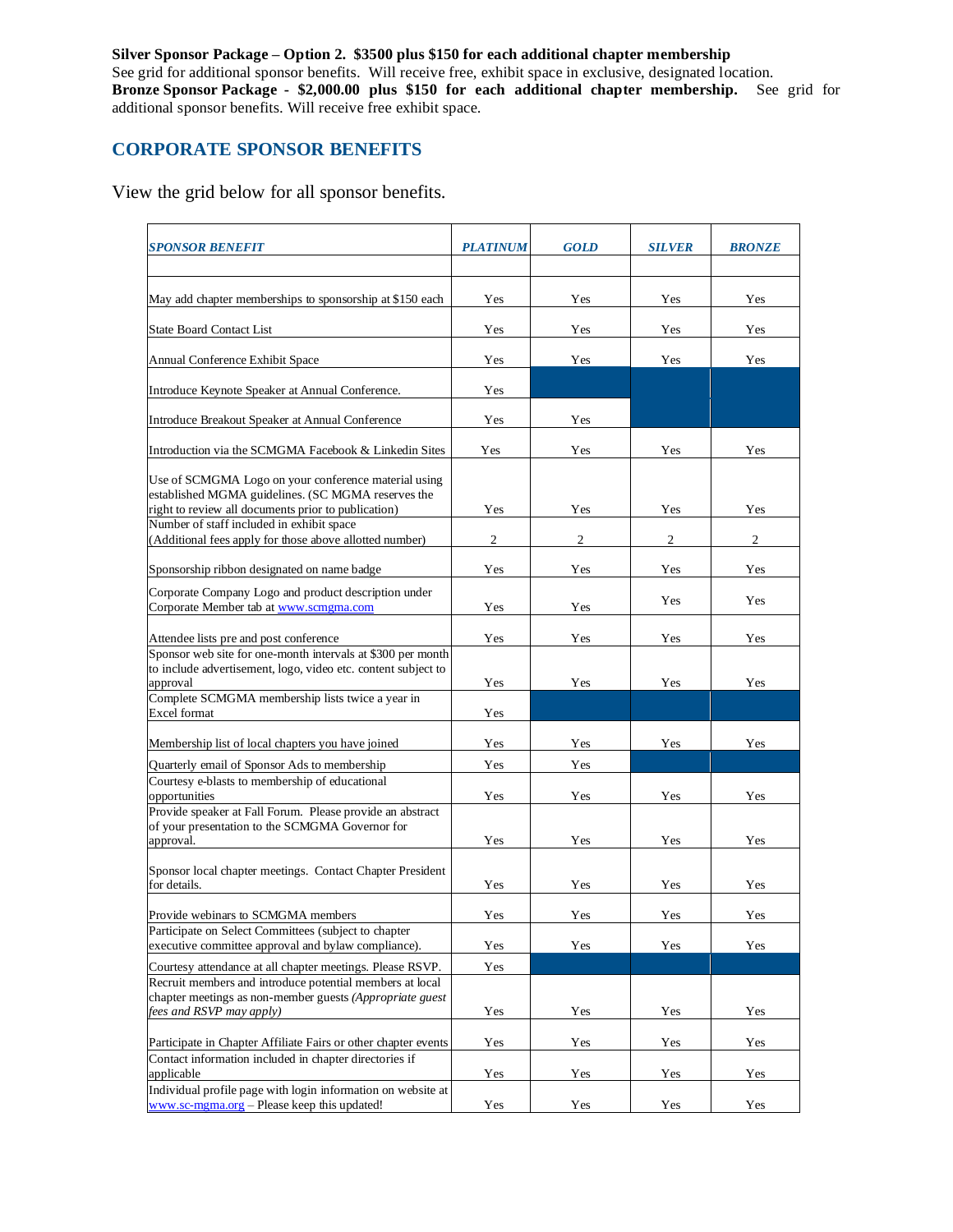

April 14, 2022

Dear Corporate Members:

# **2022 SPRING SYMPOSIUM APRIL 22, 2022 – COME JOIN US**

I hope this letter finds you all safe and well. In a couple of weeks, SCMGMA will be holding an educational event during the SC Medical Association Annual Meeting at the Spartanburg Marriott on the morning of Friday, April 22, 2022, and hope to see you there. I know many of you already plan to exhibit with the SCMA physicians, and hope you will stop by our **Booth #13,** if you are in attendance. Our members will also be visiting the exhibit area and having lunch with the exhibitors. If you will not be exhibiting with the SCMA, we hope that you will consider attending our symposium as "an attendee" and meet with many of our members. I have attached the symposium flyer for your review. Keep reading for other exciting events in 2022!

## **SEPTEMBER 8, 2022 FALL FORUM – SIGN UP FOR YOUR EXHIBIT BOOTH BY JUNE 1, 2022**

Great news! We have confirmed the date for the Fall Forum and plans are coming together for this event. Mark your calendars now for **September 8, 2022**. Corporate members who plan to exhibit need to sign up by June 1 so that we can guarantee your prime exhibit location, as space is limited. After that date, if space is still available, we will make every effort to accommodate other corporate members and exhibitors on a first come first service basis. The educational program will be for one full day and held at the Cooperative Conference Center located at 169 Laurelhurst Avenue, Columbia SC 29210. Visit their website at [www.CooperativeMeetings.com,](http://www.cooperativemeetings.com/) if you have not already seen this beautiful facility. Below is a tentative schedule, and as always, we encourage our corporate members to join us in any of our educational sessions. You should complete the corporate membership document and mail with your sponsorship payment or you may pay online a[t www.scmgma.com.](http://www.scmgma.com/) Call us if you have difficulty registering at 803-387-7864.

#### **TENTATIVE SCHEDULE**

#### **Thursday, September 8, 2022**

| $7:30 - 8:30$   | Registration and Breakfast with exhibitors                             |
|-----------------|------------------------------------------------------------------------|
| $8:30 - 8:45$   | <b>Welcome and Announcements</b>                                       |
| $8:45 - 10:00$  | General Session I: President of the South Carolina Medical Association |
| $10:00 - 10:30$ | <b>Break with Exhibitors</b>                                           |
| $10:30 - 11:45$ | General Session II: National MGMA Speaker                              |
| $12:00 - 1:00$  | Lunch with speakers, exhibitors, and attendees                         |
| $1:00 - 2:15$   | General Session III: All Things Medicare                               |
| $2:15 - 2:45$   | <b>Break with Exhibitors</b>                                           |
| $2:45 - 4:00$   | General Session IV: Healthcare Panel                                   |
| $4:00 - 5:00$   | Champagne Toast Finale and Door Prize Drawings                         |

#### **AUGUST BOARD RETREAT AND MEMBERSHIP DRIVE – AUGUST 23-27, 2022**

The SCMGMA State Board will be meeting at Harrah's Cherokee Conference Center during the week of August 23- 27, 2022 at which time we will be hosting our annual membership drive and state board retreat, where we plan to develop a five-year strategic plan. We would love to have you with us. We are inviting our membership and corporate sponsors to visit Harrah's during this week, and collaborate on ideas of how to make SCMGMA greater. We want to know what you want and what our members want. As you know, due to the pandemic, our membership numbers had dropped, but we are excited to report that they are once again climbing with renewals coming in daily! SCMGMA is making an effort to *RECLAIM OUR MEMBERSHIP.* We hope that you will help us get all of our members back! And we are challenging each SCMGMA Chapter to increase their membership by at least 10%.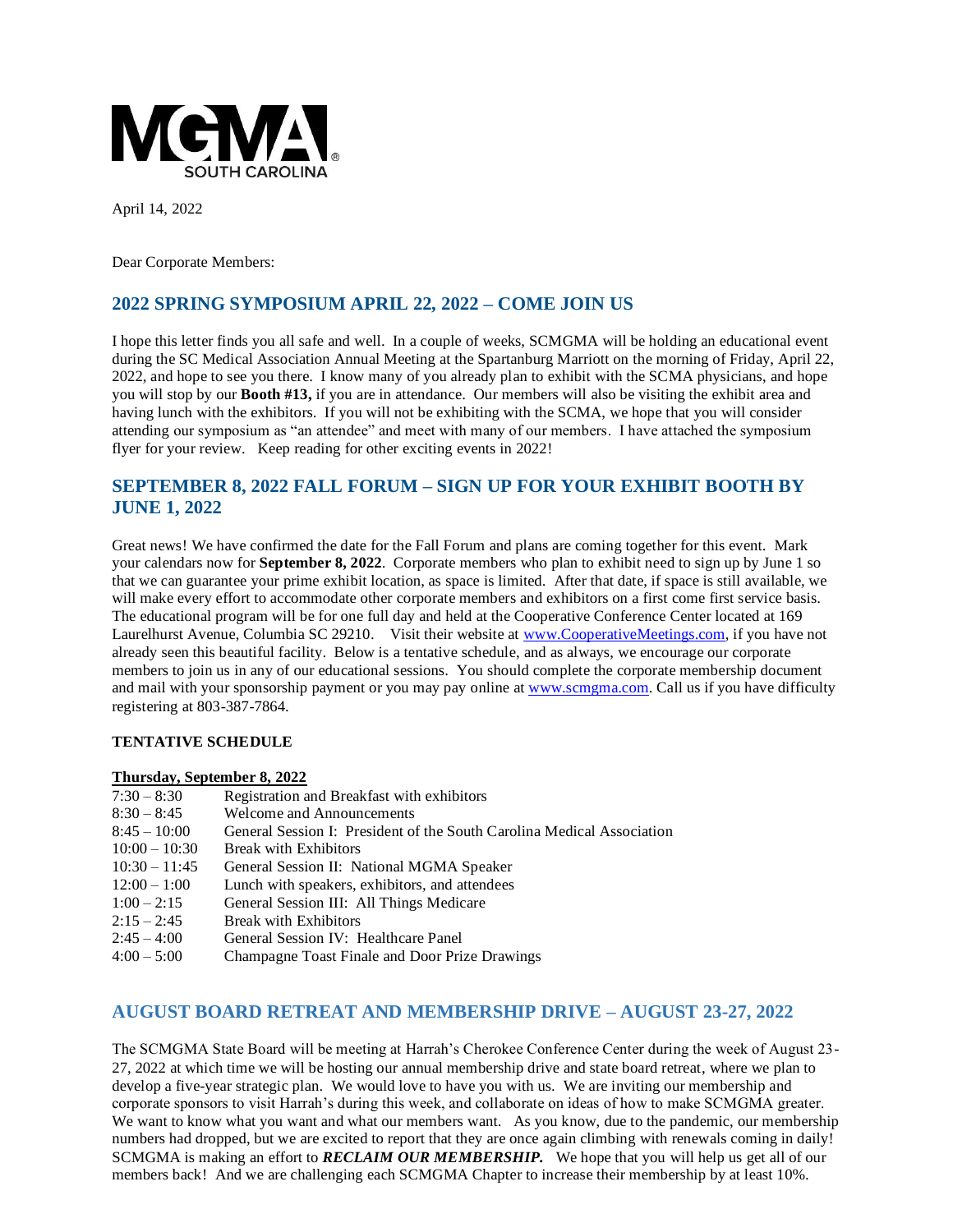The Board Retreat and Business meeting will be held **Friday, August 26 starting around 4:00 pm and Saturday, August 2**7 until about 1:00 pm. The room block runs from August 23-27, 2022. You may come for one day or as many days as you wish during the room block period and bring your family or co-workers for a great vacation. Harrah's is offering a special hotel rate of \$149 plus applicable taxes to anyone who wishes to come and enjoy all the activities. There will be no exhibit hall or registration fees associated with this gathering. You would only pay for your personal meals and accommodations as well as any team events you or your company might choose to offer. You will be invited to share at least one positive idea that your team chose that SCMGMA can use in its fiveyear strategic plan. We want to hear your ideas. Please reach out to us whether in person or by email. Our members value you and we thank you for your continued support of our conferences and events.

## **2023 ANNUAL CONFERENCE**

We will be going back to Harrah's Cherokee Conference Center for our 2023 Annual Conference. This will be our regular in person conference with full array of attendees, speakers, social events, and exhibitors as in the past. Companies who join as corporate sponsors will receive free exhibit space at the annual conference. Booth selection will be based on first come first serve basis. Exhibit space will be offered beginning November 2022. And we are always looking for great speakers; so, if your company has an outstanding speaker, please reach out to us, as we would love to consider them for our event. *Please submit your speaker proposals/abstracts for consideration for the 2023 conference to us no later than December 1, 2022 .*

## **COMPONENT CHAPTERS OF THE SCMGMA**

In order to get the best return on your investment, corporate sponsors are encouraged to be involved with the chapter membership of the SCMGMA. Corporate sponsors may participate on approved committees of the SCMGMA. This will allow corporate members to build a strong professional relationship with the membership. You are encouraged to invite and/or bring potential new members with you to our chapter meetings, which are starting to once again meet in person. As always, our success is in part related to your participation in our organization.

Currently, six chapters exist in the areas included below. On the application form, the company representatives should designate the chapter(s) where they wish to participate. Corporate members may send an alternate to the meetings provided the chapter has been notified prior to the meeting. Note that some chapters may charge a fee for the luncheon or appropriate guest fees. This varies from chapter to chapter. All meeting attendees are expected to RSVP prior to the meetings. Corporate members may sponsor chapter meetings, lunches, or events in collaboration with the appropriate Chapter President.

| <b>Charleston Chapter</b> | Coastal Chapter     |
|---------------------------|---------------------|
| <i>Florence Chapter</i>   | Greenville Chapter  |
| Midlands Chapter          | Spartanburg Chapter |

I am attaching to this email, a list of the current SCMGMA Board Members, including Chapter Presidents, or you can visit [www.scmgma.com](http://www.scmgma.com/) and click on "Chapters" to view contact information. You may contact them to RSVP for a meeting or request to sponsor a meeting or event.

With warm regards,

Renee Alexander MHRD, Governor 2022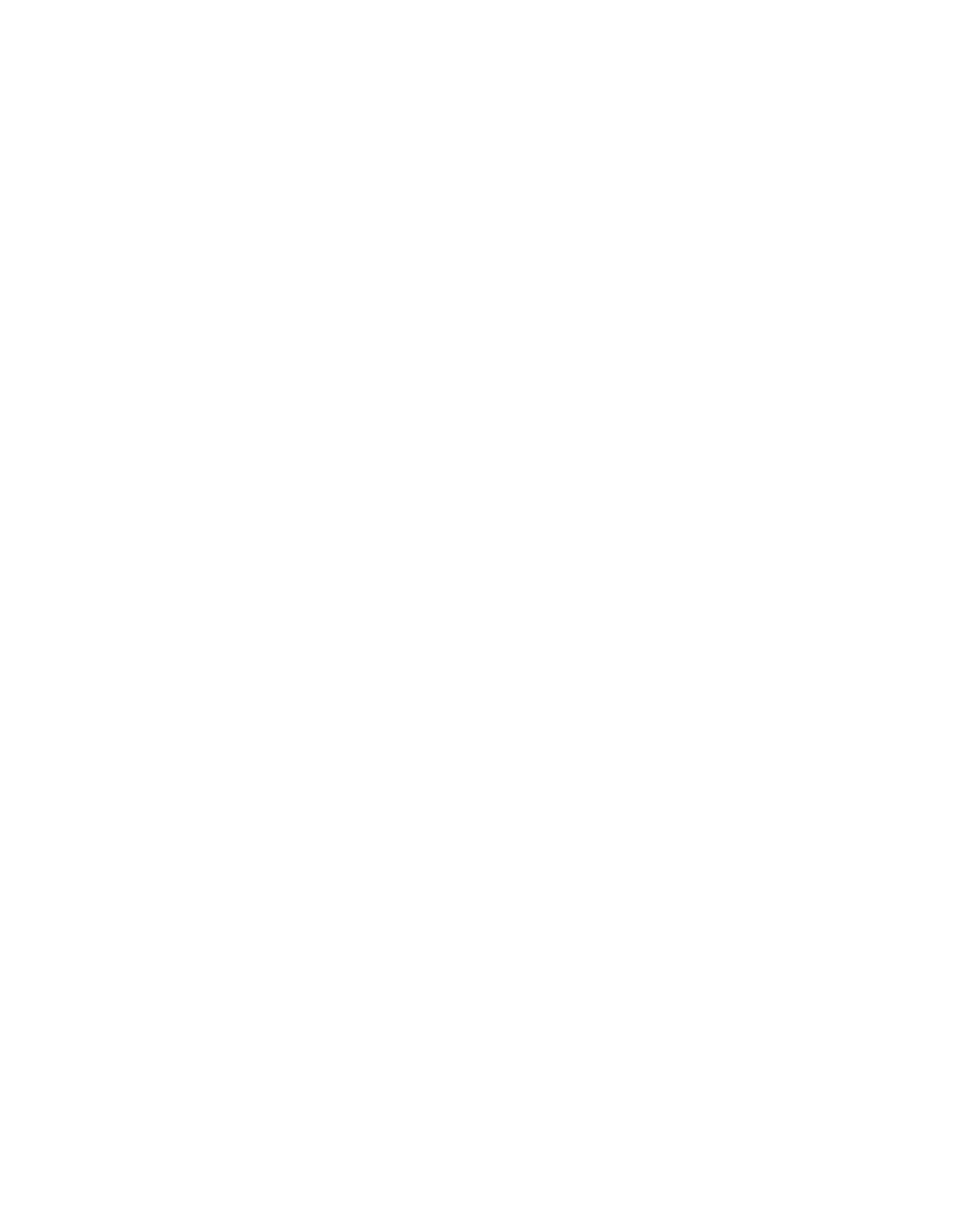

## **SOUTH CAROLINA MEDICAL GROUP MANAGEMENT ASSOCIATION**

# **CORPORATE SPONSOR APPLICATION**

#### **PROFESSIONAL INFORMATION (***Please print or type)*

| City:                                                     | State: $\qquad \qquad$                                            |  |
|-----------------------------------------------------------|-------------------------------------------------------------------|--|
|                                                           |                                                                   |  |
|                                                           |                                                                   |  |
|                                                           | Do we have permission to send you notices from SC MGMA via email? |  |
|                                                           |                                                                   |  |
| PRODUCT DESCRIPTION                                       |                                                                   |  |
| Provide a brief description of your products or services. |                                                                   |  |

#### **CORPORATE MEMBERSHIP LEVELS**

| $\Box$<br><b>Platinum Member Package</b><br>$\Box$<br><b>Gold Member Package - Option 1</b><br>$\Box$<br><b>Gold Member Package – Option 2</b><br>$\Box$<br><b>Silver Member Package - Option 1</b><br>$\Box$<br><b>Silver Member Package – Option 2</b><br>$\Box$<br><b>Bronze Member Package</b> | \$12.500.00<br>\$6,000.00<br>\$5,000.00<br>\$4,000.00<br>\$3,500.00<br>\$2,000.00 |
|----------------------------------------------------------------------------------------------------------------------------------------------------------------------------------------------------------------------------------------------------------------------------------------------------|-----------------------------------------------------------------------------------|
| <b>Membership Fee:</b>                                                                                                                                                                                                                                                                             |                                                                                   |
| Chapter Memberships $\#$ $\qquad \qquad \textcircled{150 each}$<br>Include your contact information below for the chapters you are joining. This<br>Information will be sent to the respective chapters for inclusion in their mailing<br>List.<br><b>Total Enclosed:</b>                          | \$                                                                                |

# **Chapter choices:** *Please print clearly or type.*

Check all that apply and provide representative name and contact information. *Representatives may also update or create their profiles at [www.sc-mgma.org.](http://www.sc-mgma.org/) Contact Selena Alexander at [slinkya1951@gmail.com](mailto:slinkya1951@gmail.com) or Cindy Ott at [cindyott63@gmail.com](mailto:cindyott63@gmail.com) for login assistance.*

| $\Box$ Charleston: | Representative Name:                                                                                                                                                                                                           |                                                                                                                       |
|--------------------|--------------------------------------------------------------------------------------------------------------------------------------------------------------------------------------------------------------------------------|-----------------------------------------------------------------------------------------------------------------------|
|                    | Phone: $\qquad \qquad$                                                                                                                                                                                                         | E-mail:                                                                                                               |
| $\Box$ Coastal:    | Representative Name:                                                                                                                                                                                                           | <u> 1980 - Jan Samuel Barbara, martin a shekara 1980 - An tsa a tsa a tsa a tsa a tsa a tsa a tsa a tsa a tsa a t</u> |
|                    | Phone: The contract of the contract of the contract of the contract of the contract of the contract of the contract of the contract of the contract of the contract of the contract of the contract of the contract of the con | E-mail:                                                                                                               |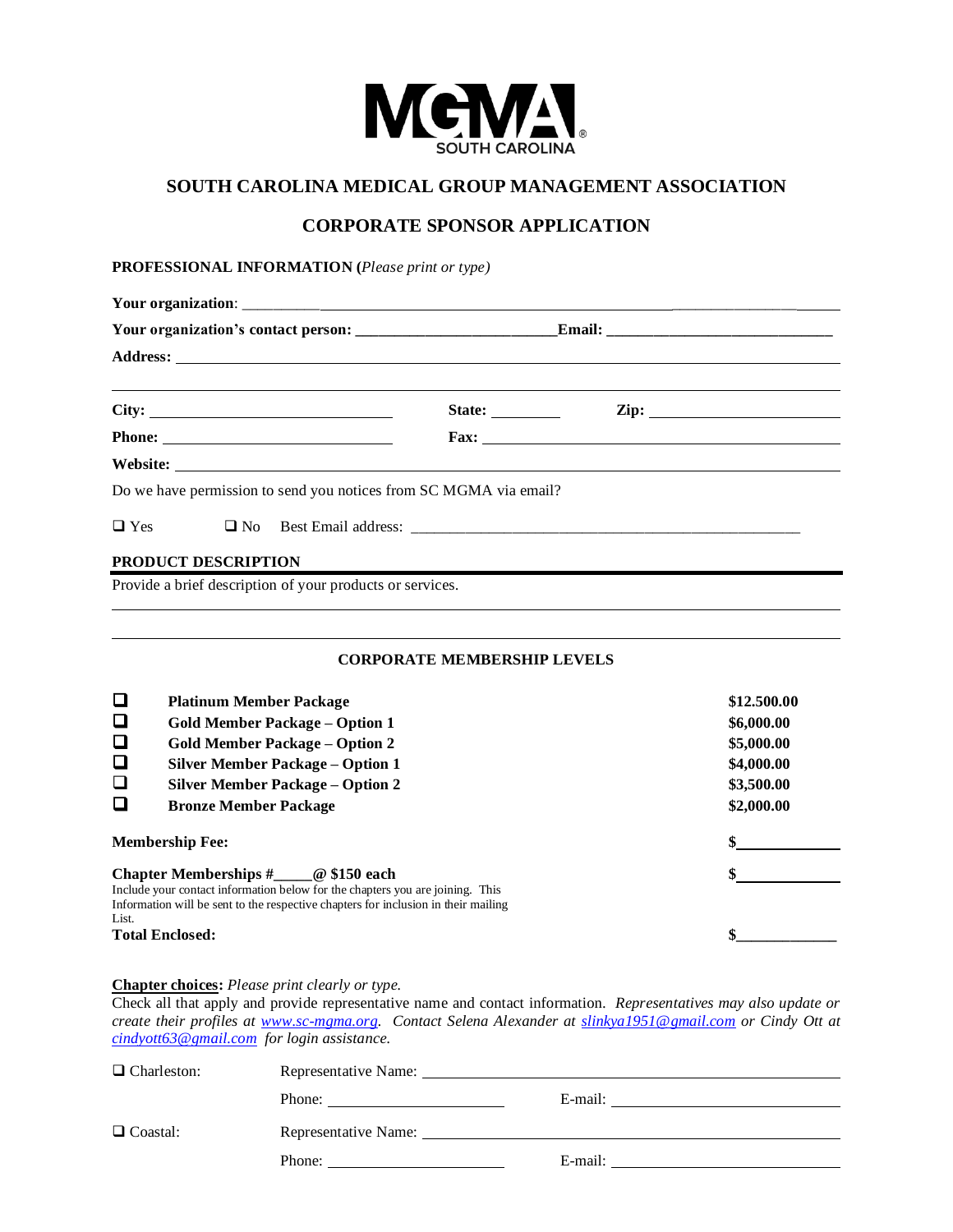| $\Box$ Florence:    |                                                                                                                                                                                                                                                                                                                                                                                                              |                         |
|---------------------|--------------------------------------------------------------------------------------------------------------------------------------------------------------------------------------------------------------------------------------------------------------------------------------------------------------------------------------------------------------------------------------------------------------|-------------------------|
|                     | Phone: $\frac{1}{\sqrt{1-\frac{1}{2}}\sqrt{1-\frac{1}{2}}\sqrt{1-\frac{1}{2}}\sqrt{1-\frac{1}{2}}\sqrt{1-\frac{1}{2}}\sqrt{1-\frac{1}{2}}\sqrt{1-\frac{1}{2}}\sqrt{1-\frac{1}{2}}\sqrt{1-\frac{1}{2}}\sqrt{1-\frac{1}{2}}\sqrt{1-\frac{1}{2}}\sqrt{1-\frac{1}{2}}\sqrt{1-\frac{1}{2}}\sqrt{1-\frac{1}{2}}\sqrt{1-\frac{1}{2}}\sqrt{1-\frac{1}{2}}\sqrt{1-\frac{1}{2}}\sqrt{1-\frac{1}{2}}\sqrt{1-\frac{1}{2$ |                         |
| $\Box$ Greenville:  |                                                                                                                                                                                                                                                                                                                                                                                                              |                         |
|                     | Phone: $\frac{1}{\sqrt{1-\frac{1}{2}} \cdot \frac{1}{2}}$                                                                                                                                                                                                                                                                                                                                                    | E-mail: $\qquad \qquad$ |
| $\Box$ Midlands:    |                                                                                                                                                                                                                                                                                                                                                                                                              |                         |
|                     |                                                                                                                                                                                                                                                                                                                                                                                                              |                         |
| $\Box$ Spartanburg: | Representative Name: University of the Contract of the Contract of the Contract of the Contract of the Contract of the Contract of the Contract of the Contract of the Contract of the Contract of the Contract of the Contrac                                                                                                                                                                               |                         |
|                     | Phone: $\qquad \qquad$                                                                                                                                                                                                                                                                                                                                                                                       |                         |

Corporate Membership is renewable annually by January  $1<sup>st</sup>$  of each year and runs through December 31 of the calendar year**.** Membership must be paid prior to exhibiting at the annual conference.

#### **PAYMENT OPTIONS – There are several convenient ways to pay**

**1. Make check payable to the SCMGMA and mail to:**

Cindy South Ott, Executive Director 1195 St. Matthews Road, PMB 313 Orangeburg, SC 29115 Phone: (803) 387-7864 Email: [cindyott63@gmail.com](mailto:cindyott63@gmail.com)

- 2. **Our Secure Payment Site: Email your application with credit card information to our secure payment site:** [scmgmaconfmembership@scmgma.com](mailto:scmgmaconfmembership@scmgma.com)
- 3. **Log in to Your SCMGMA Account and Pay Online with credit card or receive an invoice to mail a check**:

Pay online at [www.sc-mgma.org](http://www.sc-mgma.org/) Visit our website at [www.scmgma.](http://www.scmgma/)com and click on "join" or "renew" and follow the prompts

Call us if you have trouble: Cindy Ott – 803-387-7864 or email [cindyott63@gmail.com](mailto:cindyott63@gmail.com) Selena Alexander – 864-238-0470 or email slinkya1951@gmail.com



**I N V O I C E**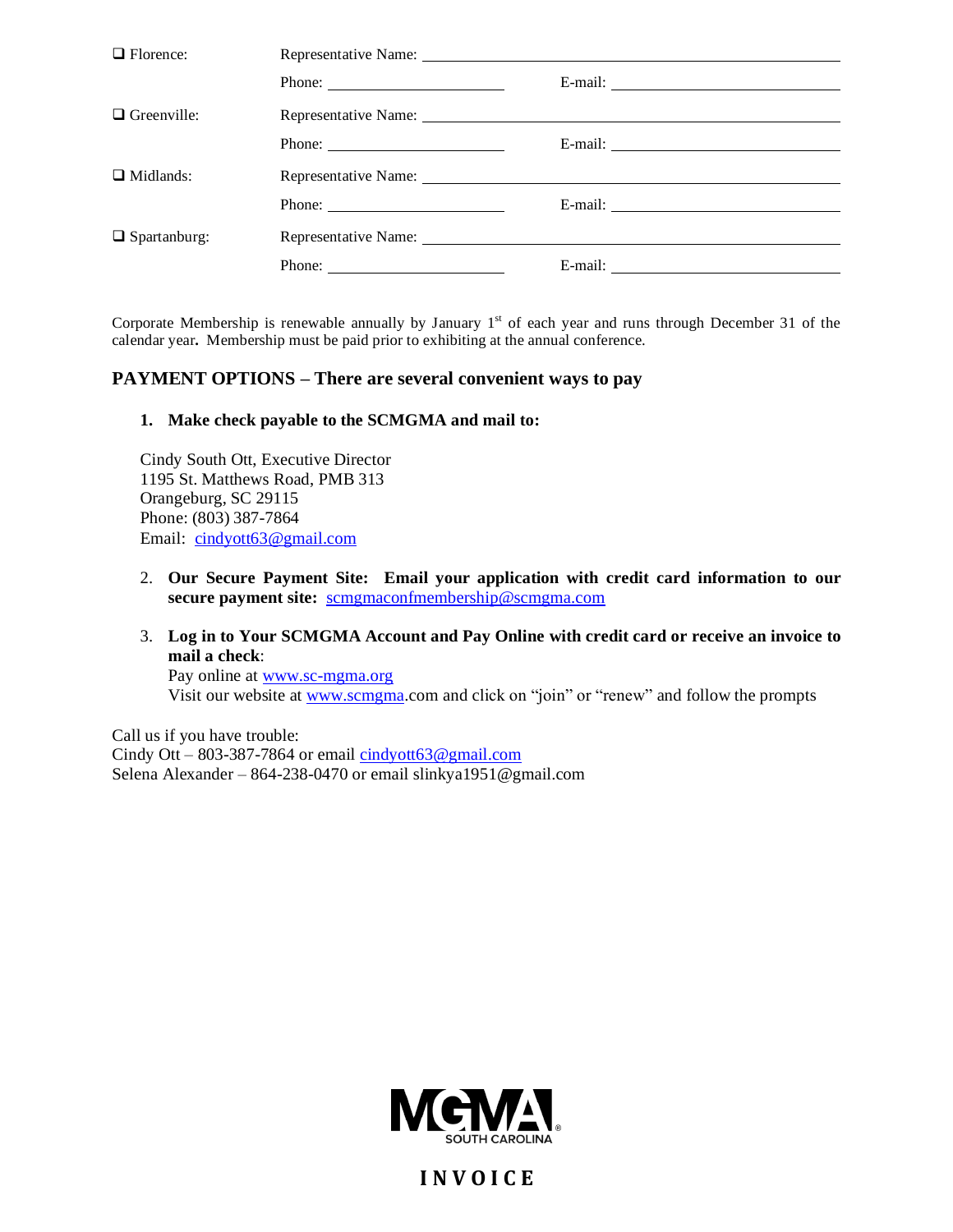#### **Tax identification number: 57-0947492**

| Quantity     | <b>Description</b>                          | Corporate              | <b>Total</b>    |
|--------------|---------------------------------------------|------------------------|-----------------|
|              |                                             | <b>Membership Dues</b> | <b>Enclosed</b> |
| $\mathbf{1}$ | <b>Platinum Corporate Membership</b>        | \$12,500.00            |                 |
|              | --Includes two free exhibit spaces at       |                        |                 |
|              | the Fall Forum and courtesy                 |                        |                 |
|              | attendance at all chapter programs          |                        |                 |
|              | Exclusive sponsorship of the Medical        |                        |                 |
|              | Practice Executive of the Year              |                        |                 |
|              | award.                                      |                        |                 |
| $\mathbf{1}$ | <b>Gold Corporate Membership-</b>           | \$6,000.00 Option I    |                 |
|              | <b>Option I:</b> Includes two free exhibit  |                        |                 |
|              | spaces at the Fall Forum plus               | 0r                     |                 |
|              | exclusive sponsorship of the                |                        |                 |
|              | conference tote bags with your logo         | \$5,000.00 Option II   |                 |
|              | included.                                   |                        |                 |
|              | <b>Option II:</b> Includes two free exhibit |                        |                 |
|              | spaces at the annual conference             |                        |                 |
| $\mathbf{1}$ | <b>Silver Corporate Membership</b>          | \$4,000.00 Option I    |                 |
|              | <b>Option I:</b> Includes two free exhibit  |                        |                 |
|              | spaces at the Fall Forum plus               | 0r                     |                 |
|              | exclusive sponsorship of the                |                        |                 |
|              | conference name badge holders with          | \$3,500.00 Option II   |                 |
|              | your logo included.                         |                        |                 |
|              | Option II: Includes two free exhibit        |                        |                 |
|              | spaces at annual conference                 |                        |                 |
| $\mathbf{1}$ | <b>Bronze Corporate Membership</b>          | \$2,000.00             |                 |
|              | --Includes one free exhibit space the       |                        |                 |
|              | Fall Forum.                                 |                        |                 |
|              | <b>Add Your Chapter</b>                     | \$150.00 per           |                 |
|              | --Indicate chapter choices on               | person/per chapter     |                 |
|              | following pages.                            |                        |                 |
|              | <b>Website Advertisement for</b>            | $$300.00$ per month    |                 |
|              | One month. May include logo,                | Choose your month:     |                 |
|              | advertisement, video etc.                   |                        |                 |
|              | Contact us with further details.            |                        |                 |
| <b>GRAND</b> |                                             |                        |                 |
| <b>TOTAL</b> |                                             |                        |                 |
|              |                                             |                        |                 |

| <b>Company Contact Name:</b> |  |
|------------------------------|--|
| <b>Company Name:</b>         |  |
| <b>Address:</b>              |  |
| <b>Phone:</b>                |  |
| Email:                       |  |

**\_\_\_\_\_Please initial this box if you are giving permission for us to provide your company representatives' phone and email addresses to the SCMGMA membership.**

**\_\_\_\_\_Enclosed is my check in the amount of \_\_\_\_\_\_\_\_\_\_\_\_\_\_\_. Make check payable to SCMGMA.**

|  |  | _Please charge my credit card. The information is below. I will email to the secure email site. |
|--|--|-------------------------------------------------------------------------------------------------|
|--|--|-------------------------------------------------------------------------------------------------|

| Type of card: ____American Express ____Visa ____MasterCard ____Discover |  |  |
|-------------------------------------------------------------------------|--|--|
|                                                                         |  |  |
|                                                                         |  |  |
| Mailing Address Associated with Credit Card:                            |  |  |
|                                                                         |  |  |
|                                                                         |  |  |
|                                                                         |  |  |
|                                                                         |  |  |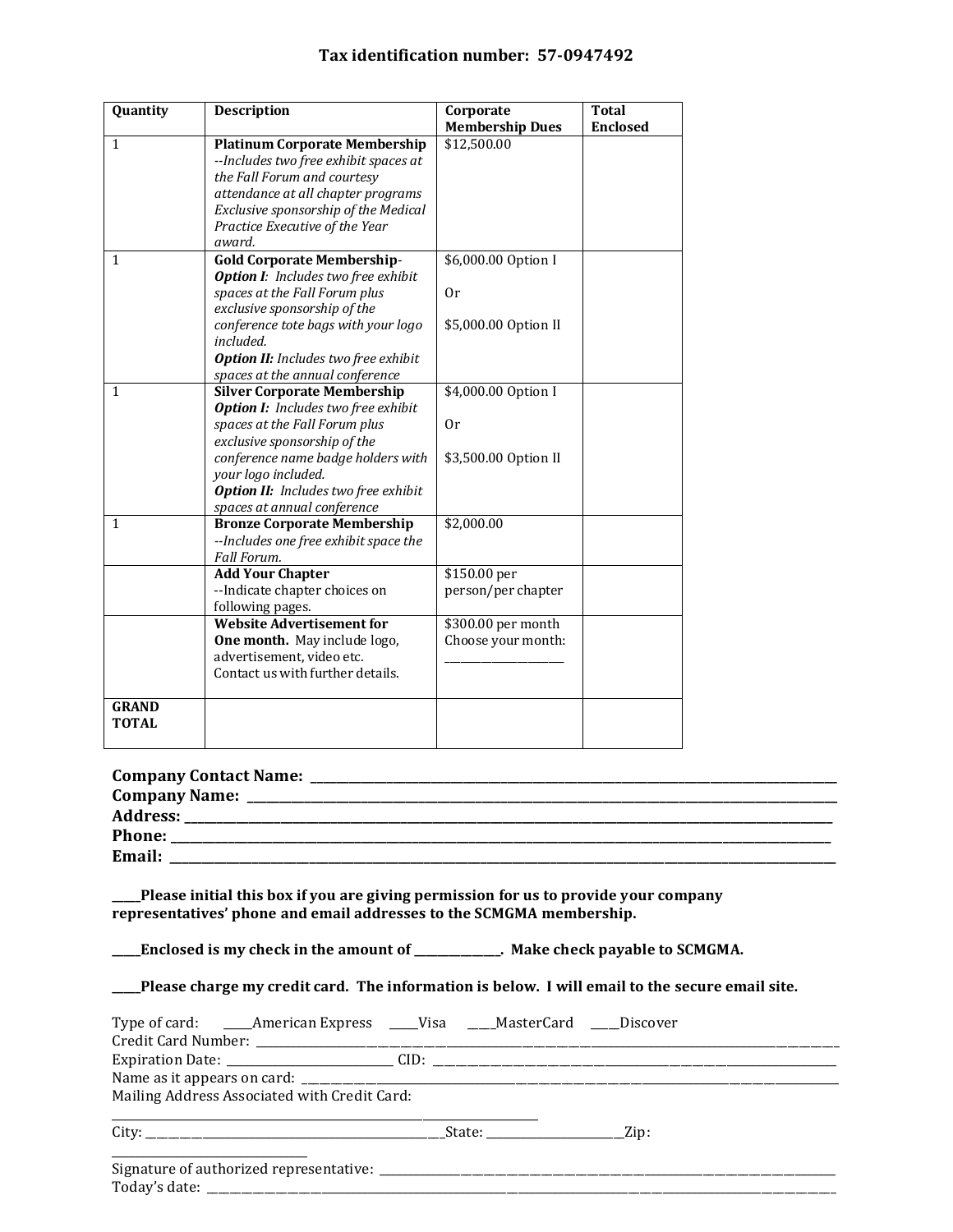**EMAIL YOUR LOGO FOR OUR WEBSITE TO Cindyott63@gmail.com**



#### **EXHIBIT BOOTH INFORMATION**

August 24-27, 2022 Harrah's Cherokee Conference Center 777 Casino Drive Cherokee NC 28719 www.caesars.com

#### **Your Company's Contact Information**

| Brief Description of your product or service (30 words or less): |
|------------------------------------------------------------------|
|                                                                  |
|                                                                  |

\_\_\_\_\_\_\_\_\_\_\_\_\_\_\_\_\_\_\_\_\_\_\_\_\_\_\_\_\_\_\_\_\_\_\_\_\_\_\_\_\_\_\_\_\_\_\_\_\_\_\_\_\_\_\_\_\_\_\_\_\_\_\_\_\_\_\_\_\_\_\_\_\_\_\_\_\_\_\_\_\_\_\_\_\_ \_\_\_\_\_\_\_\_\_\_\_\_\_\_\_\_\_\_\_\_\_\_\_\_\_\_\_\_\_\_\_\_\_\_\_\_\_\_\_\_\_\_\_\_\_\_\_\_\_\_\_\_\_\_\_\_\_\_\_\_\_\_\_\_\_\_\_\_\_\_\_\_\_\_\_\_\_\_\_\_\_\_\_\_\_

#### **Exhibit Space Selection** (Refer to the attached diagram)

| 1 <sup>st</sup> Choice:                                | $2nd$ Choice: | $3rd$ Choice:                                                                                          |
|--------------------------------------------------------|---------------|--------------------------------------------------------------------------------------------------------|
| Company You Wish Not to be located near:               |               |                                                                                                        |
|                                                        |               | Electricity Required _____Yes _____No (Complete electrical request form and fax or email to the hotel. |
| This is the responsibility of the exhibiting company.) |               |                                                                                                        |

#### **Who Will Be Working Your Exhibit Space?**

\*Please print all names clearly. Bronze and silver sponsors add \$250.00 for each representative above two. Platinum and Gold add \$250 for each representative above four. Be sure to include all requested information so we may have correct name badges and contact information for our attendees.

| 5. Name: Phone: Phone: 2008. Phone: 2008. Phone: 2008. Phone: 2008. Phone: 2008. Phone: 2008. Phone: 2008. Phone: 2008. Phone: 2008. Phone: 2008. Phone: 2008. Phone: 2008. Phone: 2008. Phone: 2008. Phone: 2008. Phone: 2008 |  |
|--------------------------------------------------------------------------------------------------------------------------------------------------------------------------------------------------------------------------------|--|
|                                                                                                                                                                                                                                |  |
|                                                                                                                                                                                                                                |  |
|                                                                                                                                                                                                                                |  |